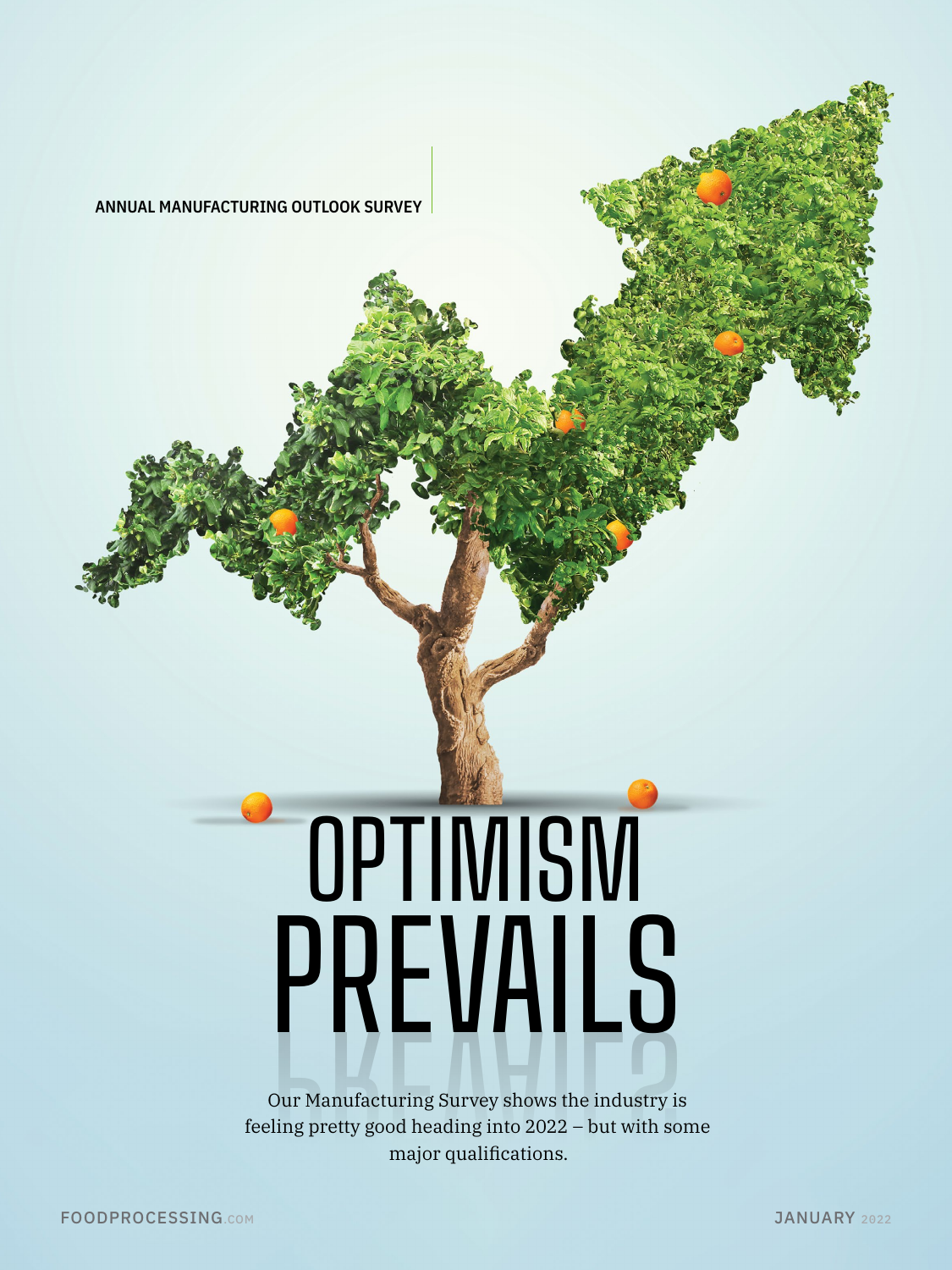



• Very pessimistic 1.3%

F

What do you anticipate will happen with your plant's production in 2022?

- Increase 20% or more 20%
- $\bullet$  Increase 10-19% 34%
- $\bullet$  Increase 2-9% 27%
- Stay about the same 17%
- Decrease 2-9% 1.9%



 $2.6%$ 

Add to the workforce 56%

 $1.9\%$  5.8%

- **Maintain current levels** 34%
- **Passively reduce workforce** 2.6%
- Actively reduce workforce 1.9%
- $\bullet$  Don't know 5.8%

How has your company dealt with COVID on the plant floor?  $25^{\circ}$ 

 $34%$ 

 $40^{\circ}$ 

- We require either vaccination or negative tests 34%
- We require vaccination with few or no exceptions 25%
- We require neither vaccination nor tests 40%

ood & beverage processors are more or less optimistic heading into 2022, according to the results of *Food Processing's* 21st annual Manufacturing Survey.

Almost half (47%) of the 156 respondents said they were "somewhat optimistic" about their companies' prospects in 2022, and another 25% said they were "very optimistic." Only 8% admitted to any pessimism.

The great majority (81%) of the respondents say they anticipate that their plants will increase production next year, with 20% saying the increase will be 20% or more. Only 2% said they expected a decrease. The survey was taken in November 2021.

In addition, a plurality of 47% said they expect their companies to open or add lines or entire plants. Only 5% said they anticipate any mergers or closings of lines or plants, and 38% said they expect things to stay the same.

Capital spending was a sign of the general optimism. Almost half (48%) said they anticipated an increase in their companies' capital spending budget. Among these, 18% said they think the budget will go up more than 10%, and another 17% said it will go up from 5% to 10%.

In a list of options for capital spending, the No. 1 choice was process equipment, followed by control systems and packaging equipment. Some of the more interesting responses among "Other" include: "To expand the production to other regions, for instance Asia and Africa"; "Investing in machine

learning and artificial intelligence for better automation and blockchain development"; "Converting lines to control sesame as an allergen"; and one that said simply, "Each plant has a project in the works."

Another indication of optimism comes from staffing plans. A majority of 56% said they think their companies will add to the workforce in 2022, while 34% said they expect to maintain staffing levels. Only 5% think their workforces will be reduced.

Companies who plan to expand their workforces had better be prepared to do a little hard searching, says Barb Renner, vice chairman and U.S. consumer products leader for Deloitte LLP. "I do think that the workers have more leverage, especially since they've worked through this pandemic," Renner says.



# Company's capital spending budget for 2022, compared to 2021

- **Up more than 10 percent** 18%
- Up 5 to 10 percent 17%
- Up less than 5 percent 13%
- About the same 19%
- $\bullet$  Down less than 5 percent  $0.6\%$
- Down 5 to 10 percent 2.6%
- Down more than 10 percent 0.6%
- **Don't know** 30%

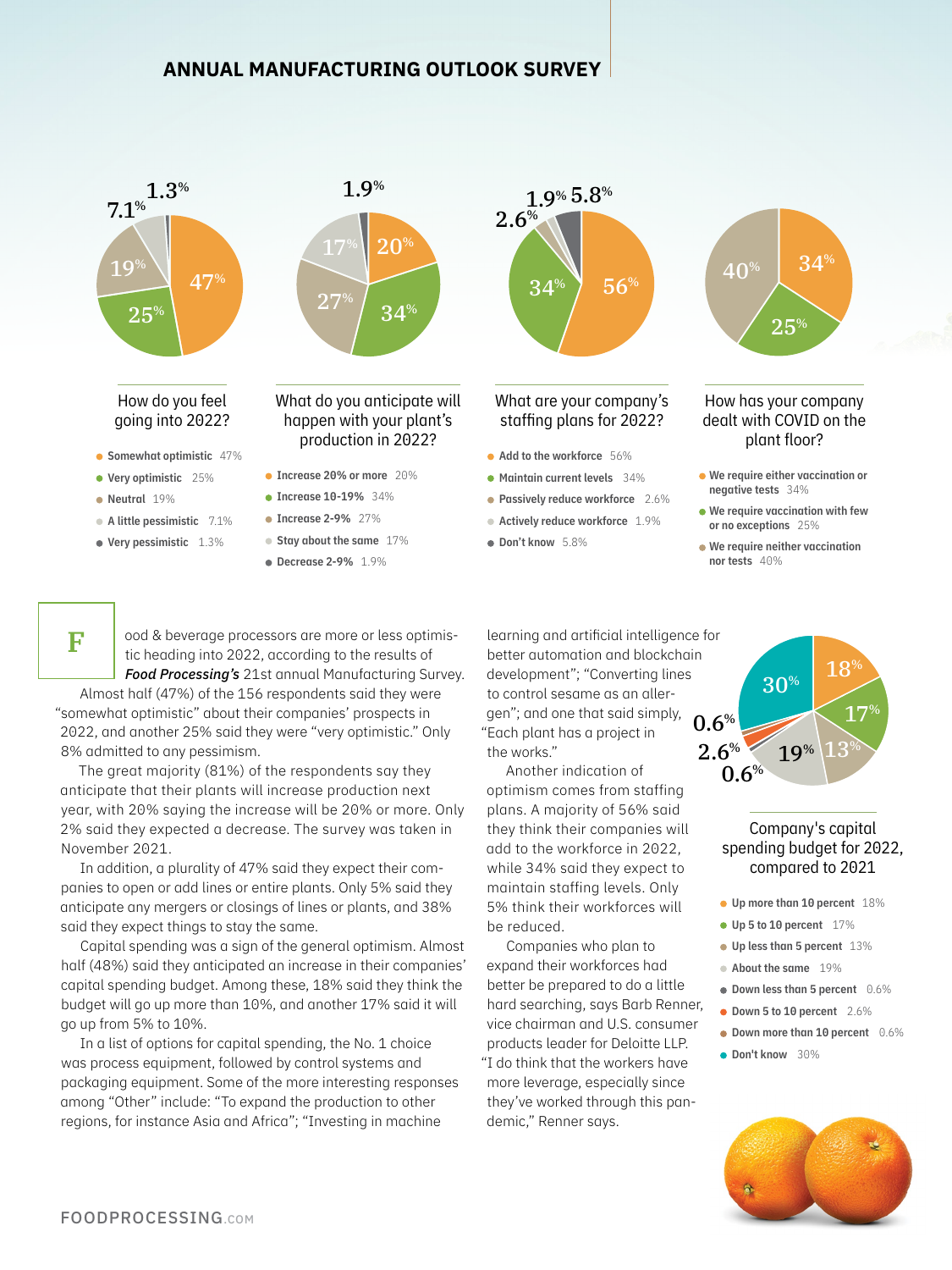### Split on the pandemic

The pandemic, naturally, was a major topic of concern – and divisiveness. A plurality of 40% said their companies require neither vaccinations nor testing, and have no plans to do so. Proof of vaccination or weekly COVID tests – the standard that the Biden administration is trying to impose – is being followed, or soon will be, by 34%; another 25% said their companies require, or soon will, vaccinations with few or no exceptions.

Comments on this question were fairly wide-ranging. "Currently, COVID 19 vaccination has been made compulsory for all employees," said one. "Cannot afford even one case of pandemic infection," said another. Another said "Will abide with government regulation." But this was balanced out by comments like "Mandate illegal in our state & will be struck down by supreme court" and "My body, my choice...FREEDOM."

The split mirrors that of society as a whole, with some businesses beginning to add "no vaccine required" as an enticement to job ads. In some cases, it's due to the convictions of the businesses' owners; in others, it's a desperate ploy to attract workers in a tight labor market.

"Worker safety" and "worker recruitment," two themes that play into the above, came in at Nos. 3 and 4 on our list of manufacturing-related concerns. The top two priorities were "food safety" and "cost control."

One concern that we didn't offer as an option came up frequently in the comments: supply chain. As one commenter put it: "Supply chain is an issue for us. Cost control was much higher than expected, as we are paying 5-6 times the expected price for ingredients."

Cost control means dealing with inflation, which will require a higher level of cost management. "With the high price inflation numbers, the majority of the costs are being passed along to consumers, and the major players will continue to manage pricing across their supply chain to establish a new supply and demand curve," says Tyler Higgins, retail practice lead and managing director at consulting firm AArete.



# What are your company's production plans for 2022?

- Expand production by opening or adding lines or plants 47%
- Stay the same 38%
- **Don't know** 11%
- Consolidate production by merging or closing lines or plants 4.5%

# Capital Spending Priorities

| <b>ITEM</b>             | <b>RANK</b>    | <b>SCORE</b> |
|-------------------------|----------------|--------------|
| Process equipment       | 1              | 1,068        |
| Control systems         | $\mathfrak{D}$ | 862          |
| Packaging equipment     | 3              | 851          |
| Plant and worker safety | 4              | 783          |
| Electronic records      | 5              | 744          |
| Software                | 6              | 641          |
| Digital field devices   | 7              | 636          |
| Robotics and automation | 8              | 625          |
| Laboratory equipment    | 9              | 582          |

# For the coming year, please rank, 1st place through 10th place, the importance to your plant of EACH of the following manufacturing issues:

| <b>RANK</b> | <b>MANUFACTURING ITEM</b>        |
|-------------|----------------------------------|
| 1.          | Food safety                      |
| 2.          | Cost control                     |
| 3.          | Worker safety                    |
| 4.          | Worker recruitment               |
| 5.          | Automation                       |
| 6.          | Sustainability issues            |
| 7.          | Sanitary design of equipment     |
| 8.          | Better traceability, up and down |
| 9.          | Various changes due to COVID     |
| 10.         | Capacity expansion               |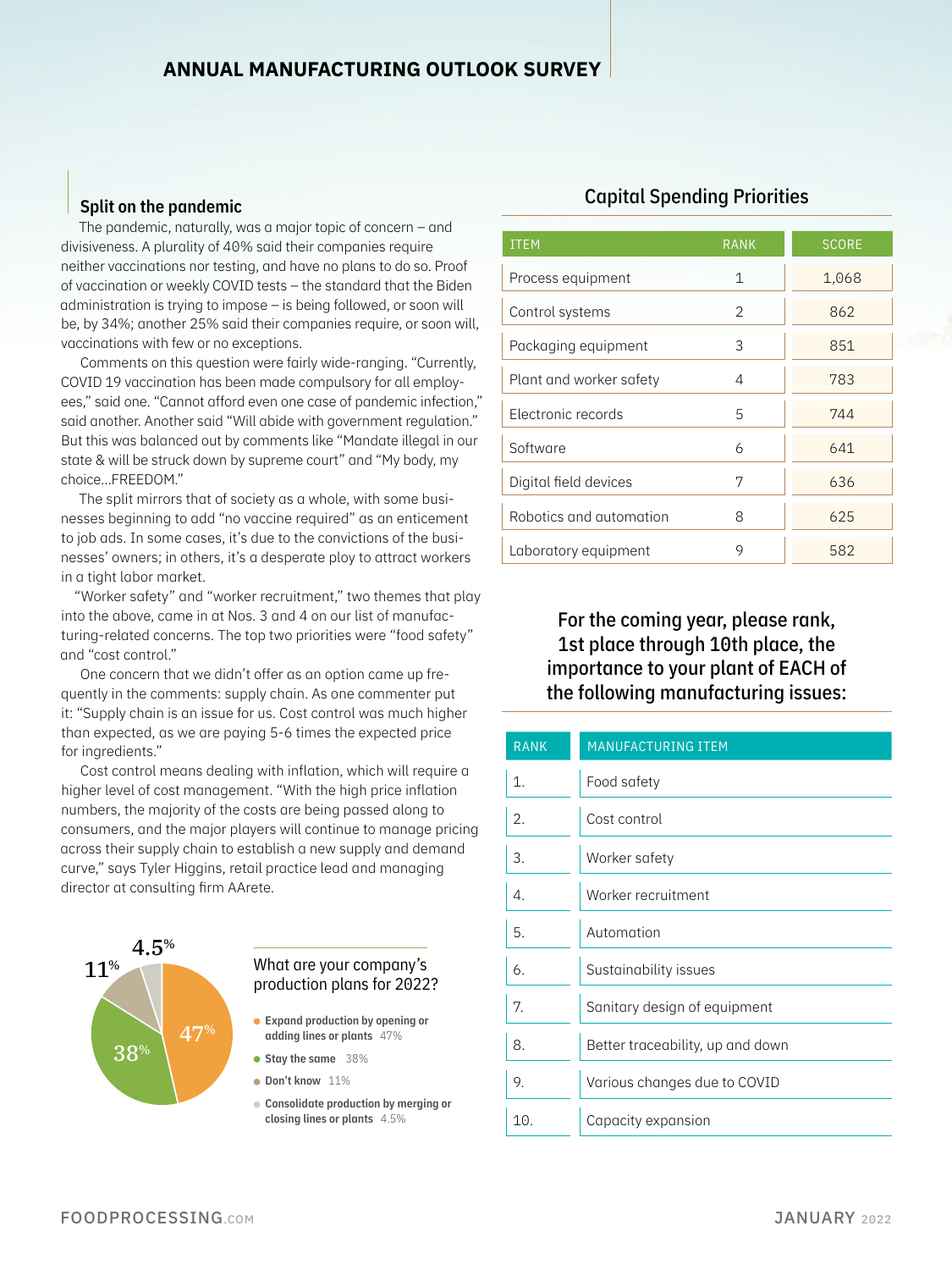32%

34%

37%

36%

30%

21%

46%

71%

# Which practices did, or will, your facility implement for better sanitation and food safety?





Food safety was the No. 1 concern. Asked to choose from a list of practices to enhance food safety, the most popular option, at 71%, was employee training. More or improved sanitary equipment was the second choice at 46%, followed by "HACCP plan" at 37%.

6.5%

Comments revealed other paths to follow. Two people mentioned certification from the SQF (Safe Quality Food) Institute. One referred to "improved cleaning chemicals for CIP" (clean in place). Referring to the options offered in the survey, a couple said simply, "These are all ongoing practices we do every year."

An ongoing challenge for the industry is digital technology and automation, which we ask about every year. The most popular two response were the same as last year: "Replacing paper records with electronic records," chosen by 61% of respondents, and "Replacing analog devices with digital sensors and meters," at 47%. (Multiple responses were permitted.)

Several commenters mentioned remote access to equipment, by the equipment supplier and others, but there was some caution: "Due to security issues, we grant only required remote access to machine controls," one said.



How is digital technology impacting your facility?

- Shifting from local servers to cloud computing 45%
- $\bullet$  Providing more remote access to machine controls  $34\%$
- Replacing analog devices with digital sensors and meters  $47\%$
- Replacing paper records with electronic records 61%
- Granting OEMs access to machine controls 15%
- No action/taking a wait-and-see approach  $16\%$
- $\bullet$  Other  $0.6\%$



# Which category best describes the primary end product of your facility?

- **Baked goods** 11%
- Breakfast cereals/grain products/pasta 2.6%
- Beverages (non-dairy) 5.8%
- Condiments/Sauces/Jams/Jellies 5.8%
- Confectionery 4.5%
- Dairy (includes milk, cheese, ice cream or any dairy product) 6.5%
- **Frozen Dinners** 4.5%
- **Fruits and vegetables** 5.8%
- **Further processed foods and specialties** 13%
- Herbs/Spices/Dry flavorings 2.6%
- Meats/poultry/seafood (fresh or frozen) 9%
- Snack foods/chips 1.3%
- **Other** 28%